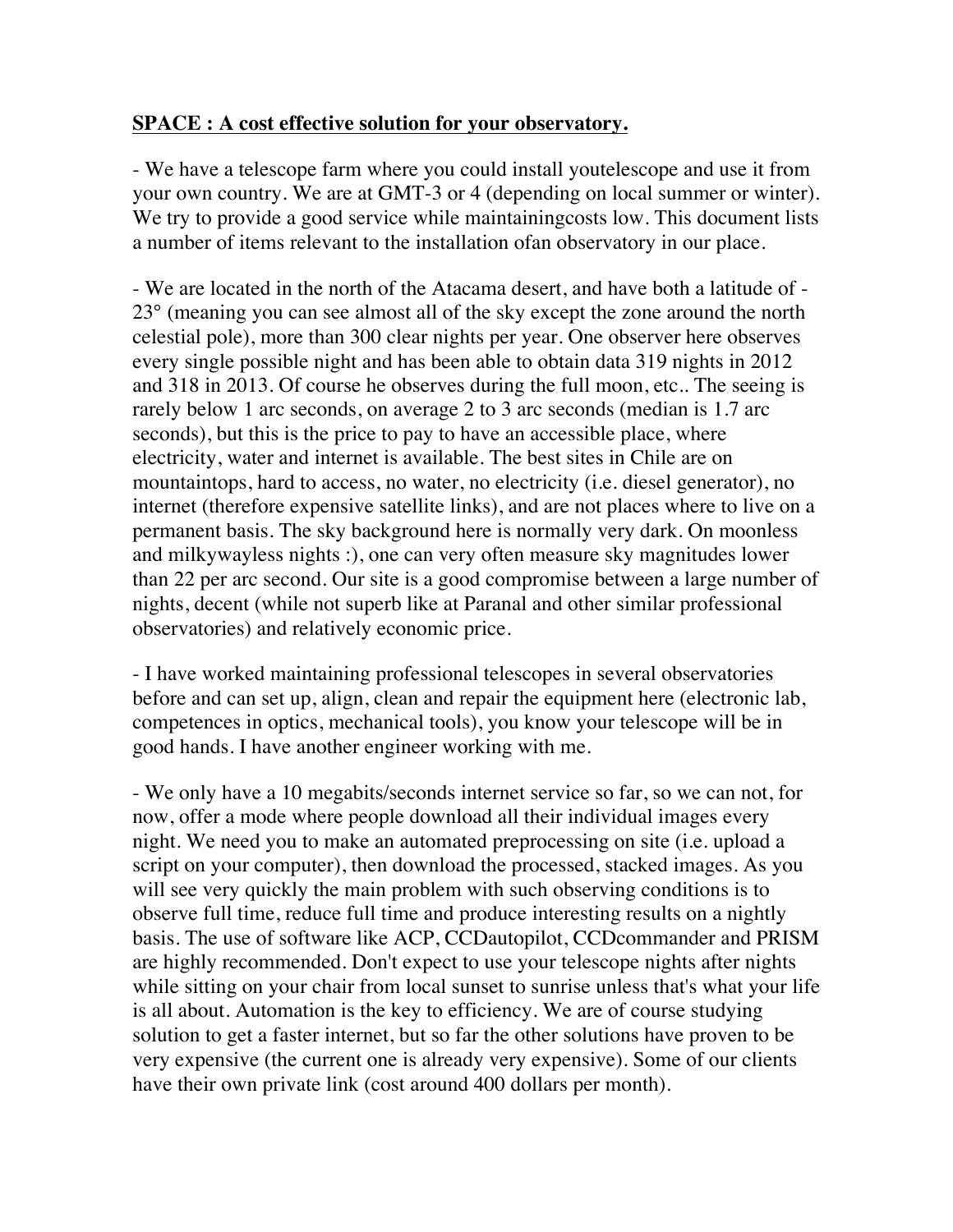- So far, the telescopes have been hosted in your individual shelter. We are currently installing a third solar power plant, because on average the electricity provided by the electricity company in San Pedro has been lousy at best. You receive an IP number and can connect to your own pc through VNC or another such software. Most telescopes here have an IPCAM allowing to see the telescope in case of a problem (don't leave it on all the time, this is an emergency tool). The situation with the electricity is such that we now recommend people use a notebook computer to control their telescope. A typical setup (PC, mount, focuser, filter wheel, camera, guiding camera) use around 100 watts in normal use. If yours takes1000 watts, we have to talk about you providing your own electricity.

- We won't take new telescopes than the ones already scheduled in 2014 (we have 6 of them).

- The price of the services depend of your needs. The basic price is now 5000 euros per year if you provide your dome. You can of course install an instrument as a group of friends and share the observing time and the cost. If the telescope is used for professional purposes, the price is 10000 euros. Professional purpose include a higher quality service, 24h per day maintenance. This also includes the use of your telescope to subrent time to other people. On average problems are fixed relatively quickly, but Murphy being a bastard, telescopes tend to fail all at the same time, in which case, it might take a few days before we can do something. The idea is that you have quite a lot of observing time, and a few days lost are not a catastrophe.

- Shipping an installation to Chile means you have to ship your equipment, pay importation taxes, and this is generally speaking quite expensive. We suggest we purchase your PC in Chile instead of youpurchasing it in your country and paying the shipping and taxes to Chile.

- We only receive tested equipment. If the equipment is not a standard one, you must provide documentation on the different aspects of the maintenance. If you have already observed automatically, you know how poor german equatorial mounts are (meridian flip, flexures, etc...), but in the german equatorial mounts, there are several level of quality. The recent direct drive mounts are really recommended (Astelco, ASA, Skyvision Nova). Purchasing quality equipment is generally the low cost solution in the long run. 2 of the Ritchey Chretien telescopes I host here coming from unknown manufacturers have had to be partly rebuilt, because their conception was poor and was not allowing a correct optical alignment. Because we have a large temperature changes between the day and night (can be up to 40°C of difference), carbon fiber tubes are highly